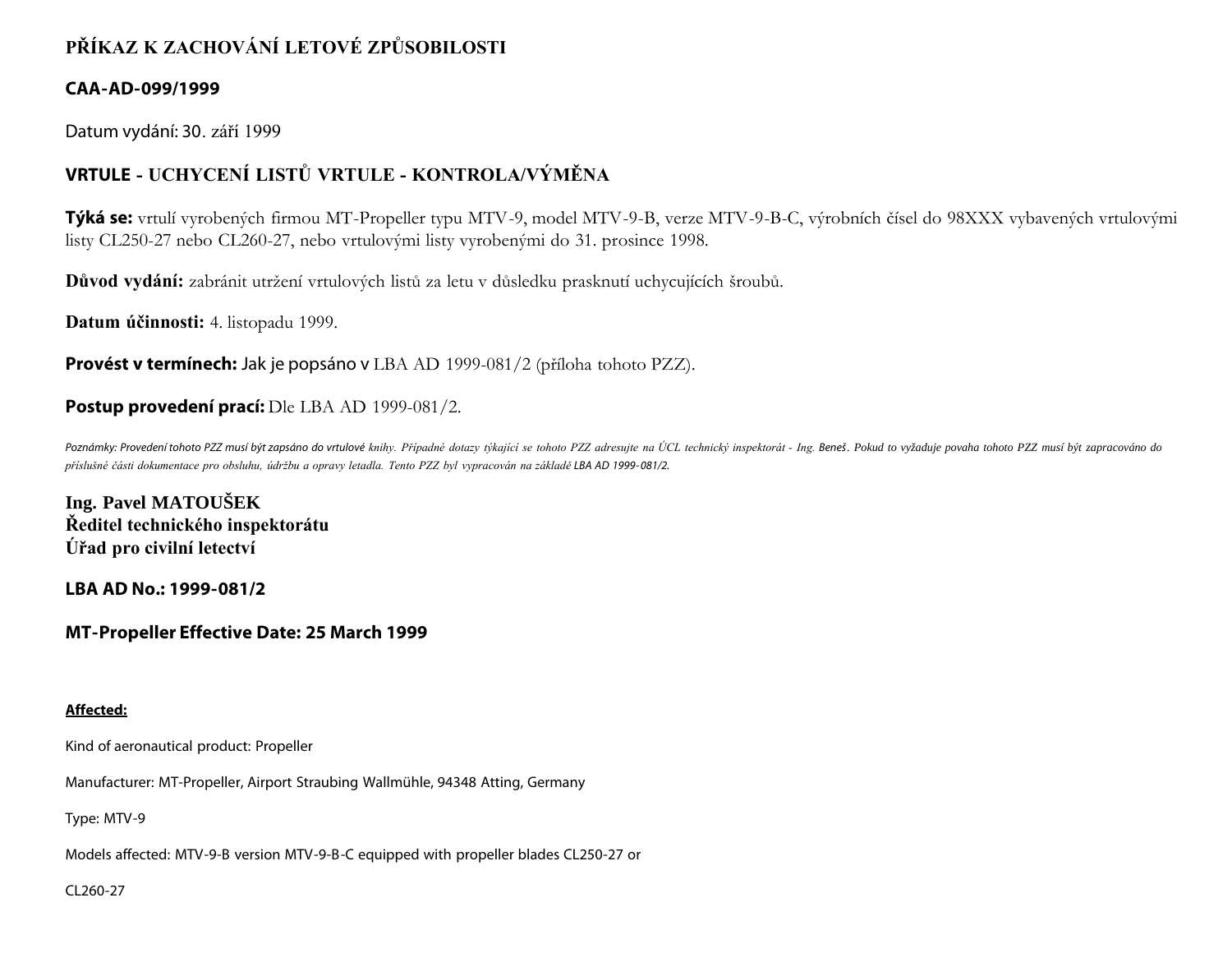Serial numbers affected: All propellers with serial numbers up to 98XXX or replacement blades

produced until 31 December 1998.

German Type Certificate No.: 32.130/65

#### **Subject:**

Propeller blades, inspection of the torque and if applicable, replacement of the blade root lag screws.

#### **Reason:**

Because of the extremely high loads during some aerobatic manoeuvres on the affected propellers in combination with insufficient torque of the lag screws it is possible, that blade mot lag screws fail. Broken lag screws were found occasionally during tear down inspections of the above mentioned propellers. The actions specified by this AD are intended to prevent a blade separation in flight, which can result in loss of control of the aircraft.

#### **Action:**

The following actions are required by this Airworthiness Directive:

1. The torque of the lag screws must be checked on the affected blades per overhaul manual E-220. A minimum

torque of 88Nm (64 ftlb) has to be applied.

2. If lag screws with insufficient torque or broken lag screws are found, all lag screws must be replaced with new lag screws according the Service Bulletin of the manufacturer.

3. If no lag screws with insufficient torque or no broken lag screws are found, the inspection must be repeated every 100 flying hours or every 12 month. This inspections is no longer required if new lag screws are installed.

#### **Notes:**

a. All necessary actions must be performed on the basis of the mentioned Service Bulletin of the manufacturer.

b. The inspection must be performed by an approved repair station or the manufacturer. An entry in the propeller log book is required.

c. Replacement of lag screws must be performed by the manufacturer or a repair station, authorized by the manufacturer.